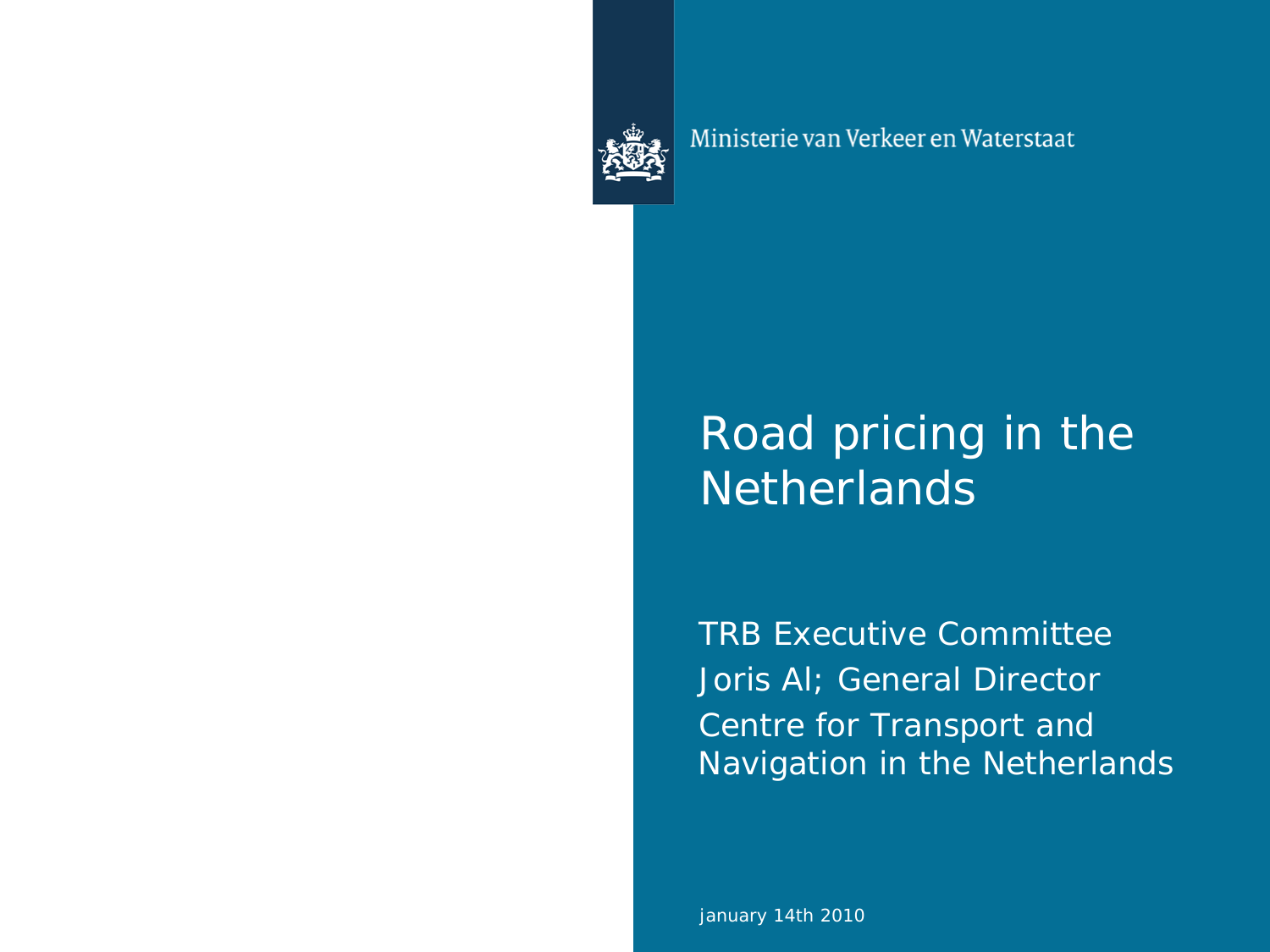

# Principles of road pricing

- Paying per driven kilometer, instead of paying for ownership
- Throughout the Netherlands (even in your own backyard)
- A <u>basic rate</u> per kilometer, differentiated according to environmental characteristics (CO**<sup>2</sup>** -emission)
- A peak rate for congested times and places
- Kilometers driven are recorded using GPS technology
- Fixed motor taxes and purchase tax to be abolished
- Revenue from road pricing will be collected in the Infra Fund
- This Fund finances expenditures on traffic and transport (maintenance, new construction, public transport, etc.)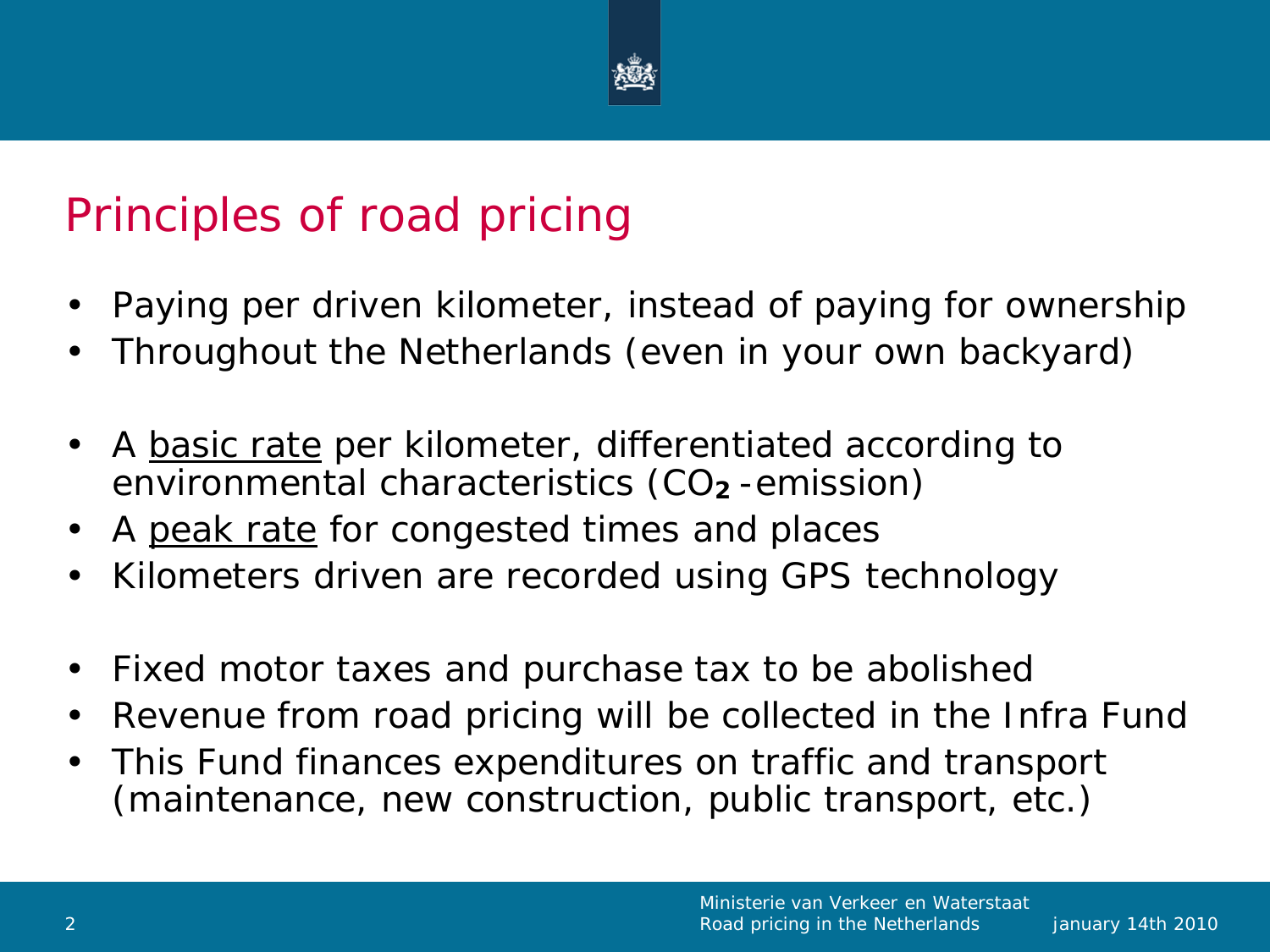

## Average basic tariffs (US \$) for vehicle categories



• Private cars

• Commercial vans

• Busses (non-public transport)

**Trucks**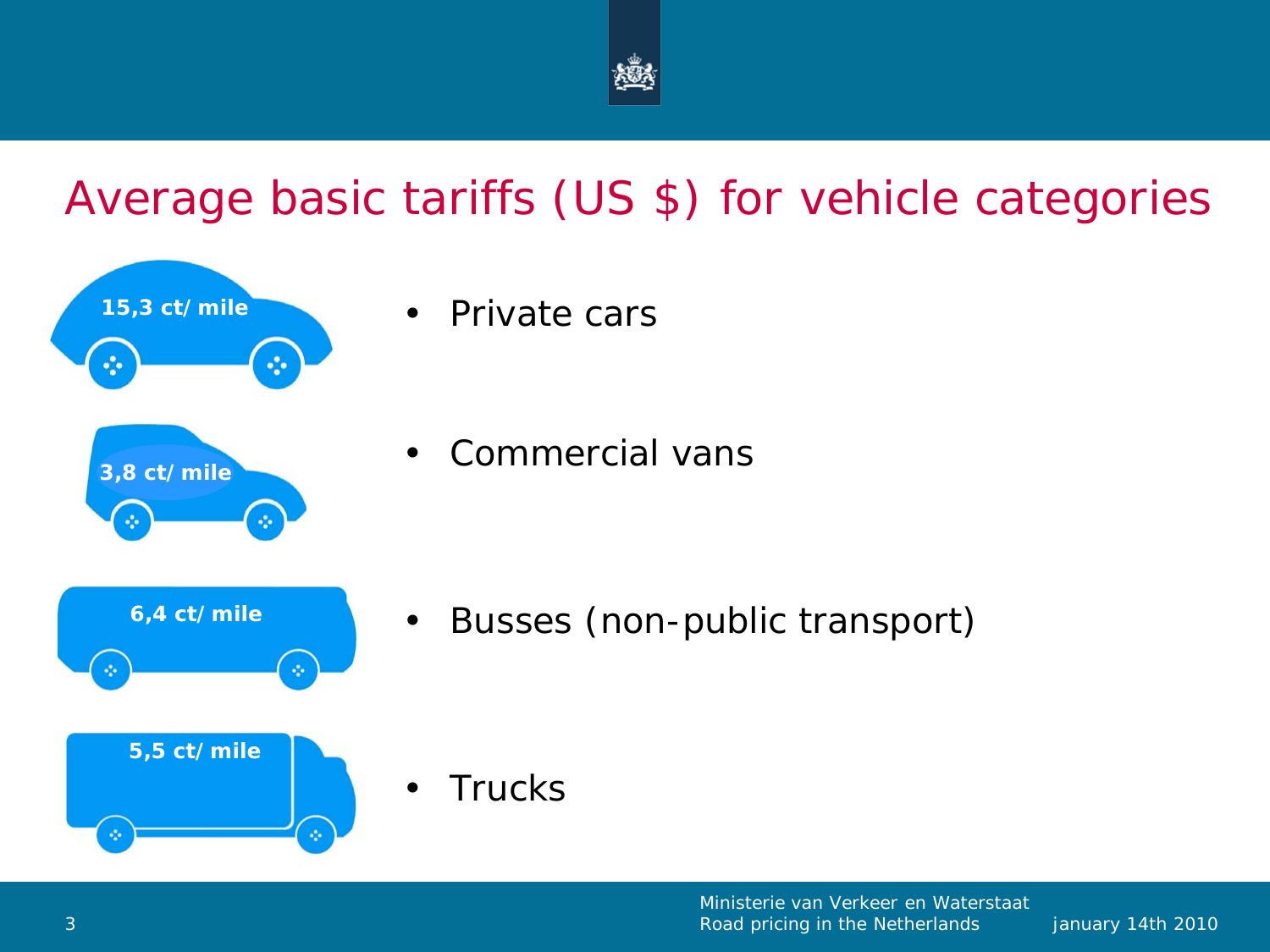

## Expected effects by 2020

| • Kilometers travelled                    | $-10$ to $15%$   |
|-------------------------------------------|------------------|
| • Travel time loss                        | $-40$ to $-60\%$ |
| • $CO2$ emissions from passenger cars     | $-10\%$          |
| $\cdot$ PM <sub>10</sub>                  | $-10%$           |
| $\cdot$ NO <sub>x</sub>                   | $-19%$           |
| • Travelled km's by public transport + 6% |                  |
| • Traffic safety                          | $+7%$            |
| • Number of vehicles                      | $+2$ to $+3\%$   |

Bron: Joint Fact Finding 2007 en Muconsult 2009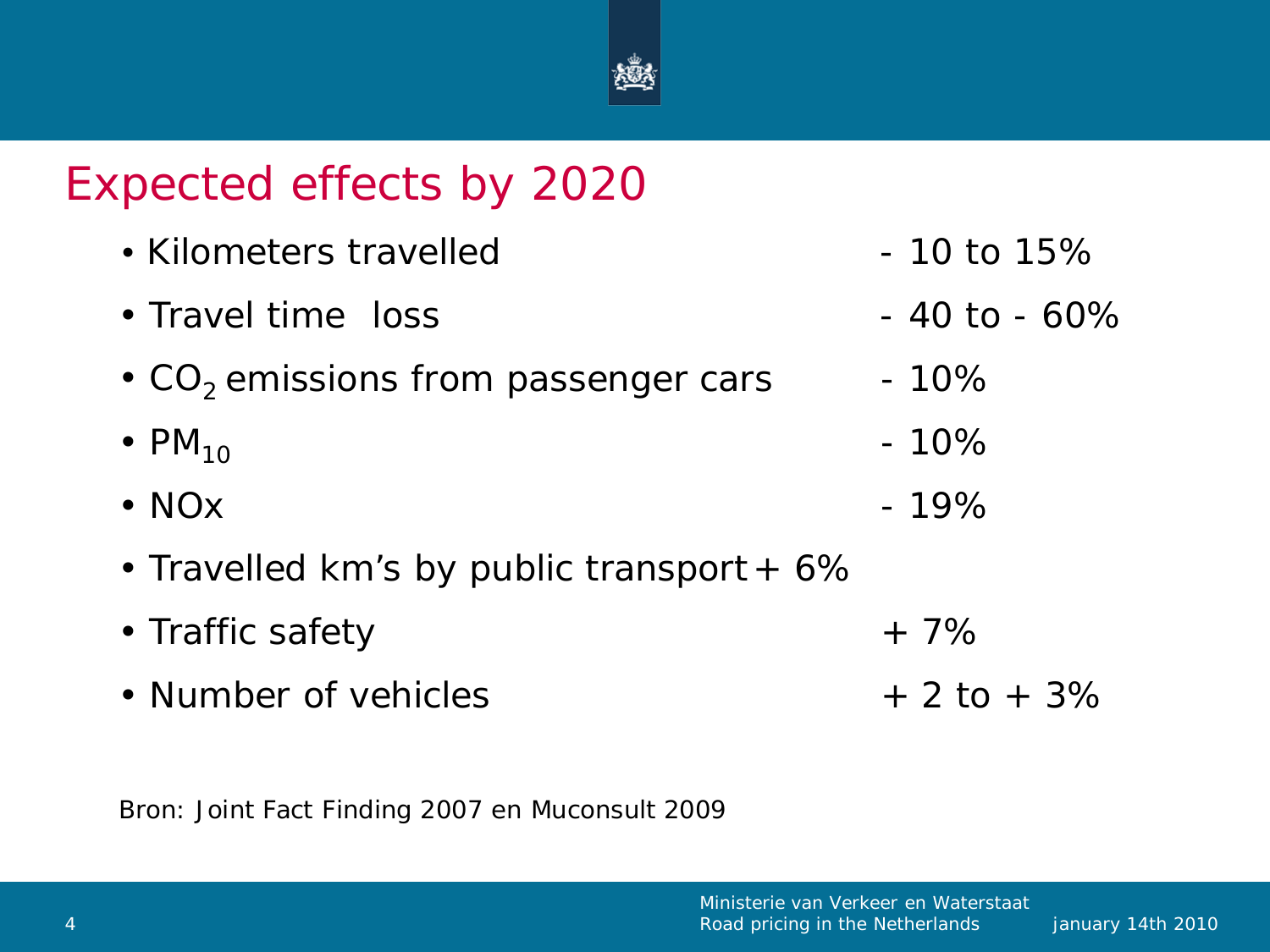

## System overview

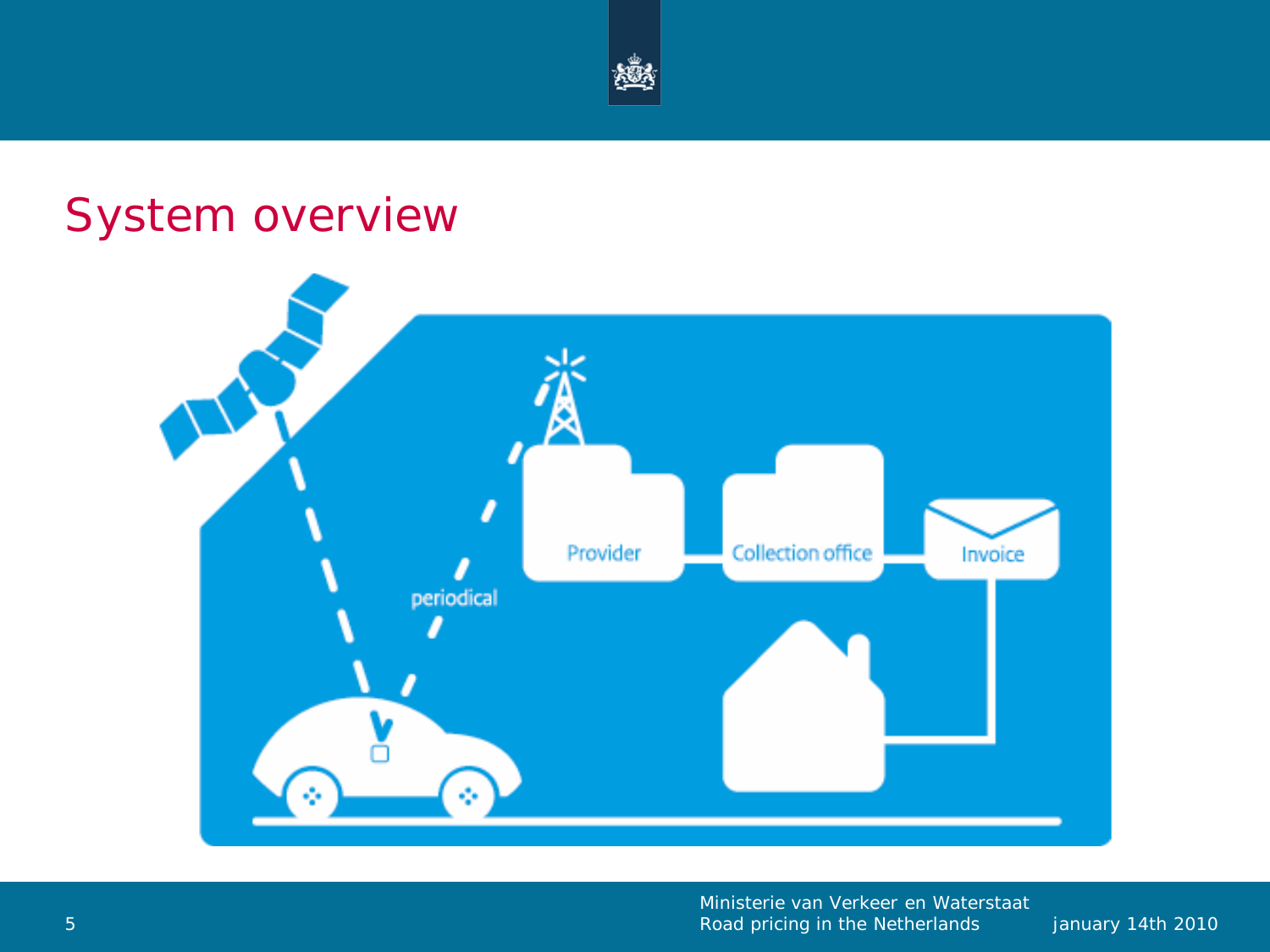

### Careful implementation In 2010:

- Legislation discussed in House of Representatives and Upper House
- Several experiments with peak rates

#### In 2014: introduction basic rate

- Introduction of 'basic rate' for all Trucks
- Gradually extended with increments of 100.000 private cars

#### Approx. 2018 introduction 'peak rate'

- Start introduction 'peak rate' in addition to the basic rate in the region Amsterdam
- Nationwide implementation of basic and 'peak rate'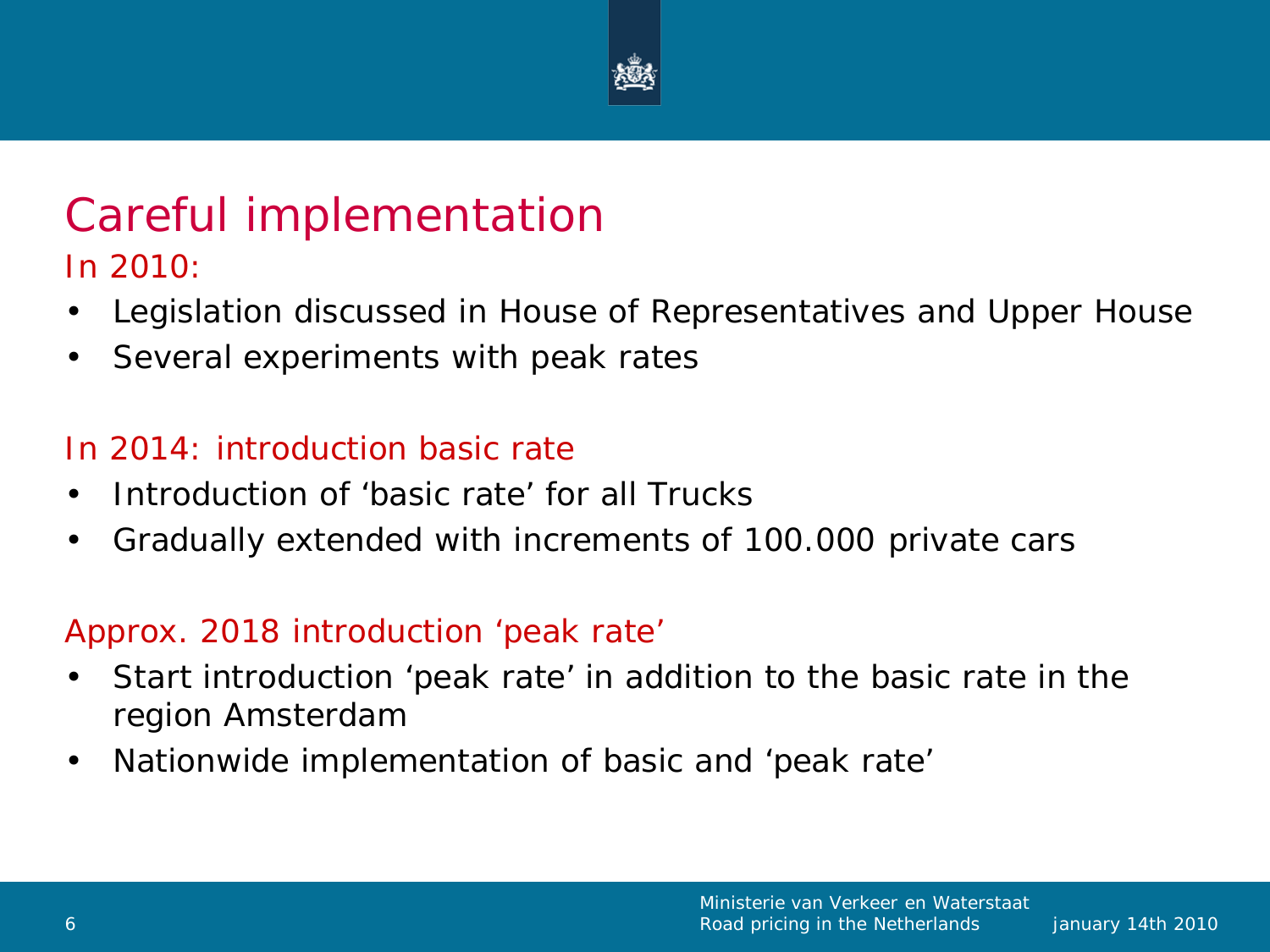

## Road Pricing enables objectives of Parliament:

**Objectives** 

- Acceptable and predictable traveling times
- Reliable and sustainable mobility system

In Netherlands only attainable by combining:

- Building roads and
- Making better use of existing roads (traffic management) **and**
- Introducing Road Pricing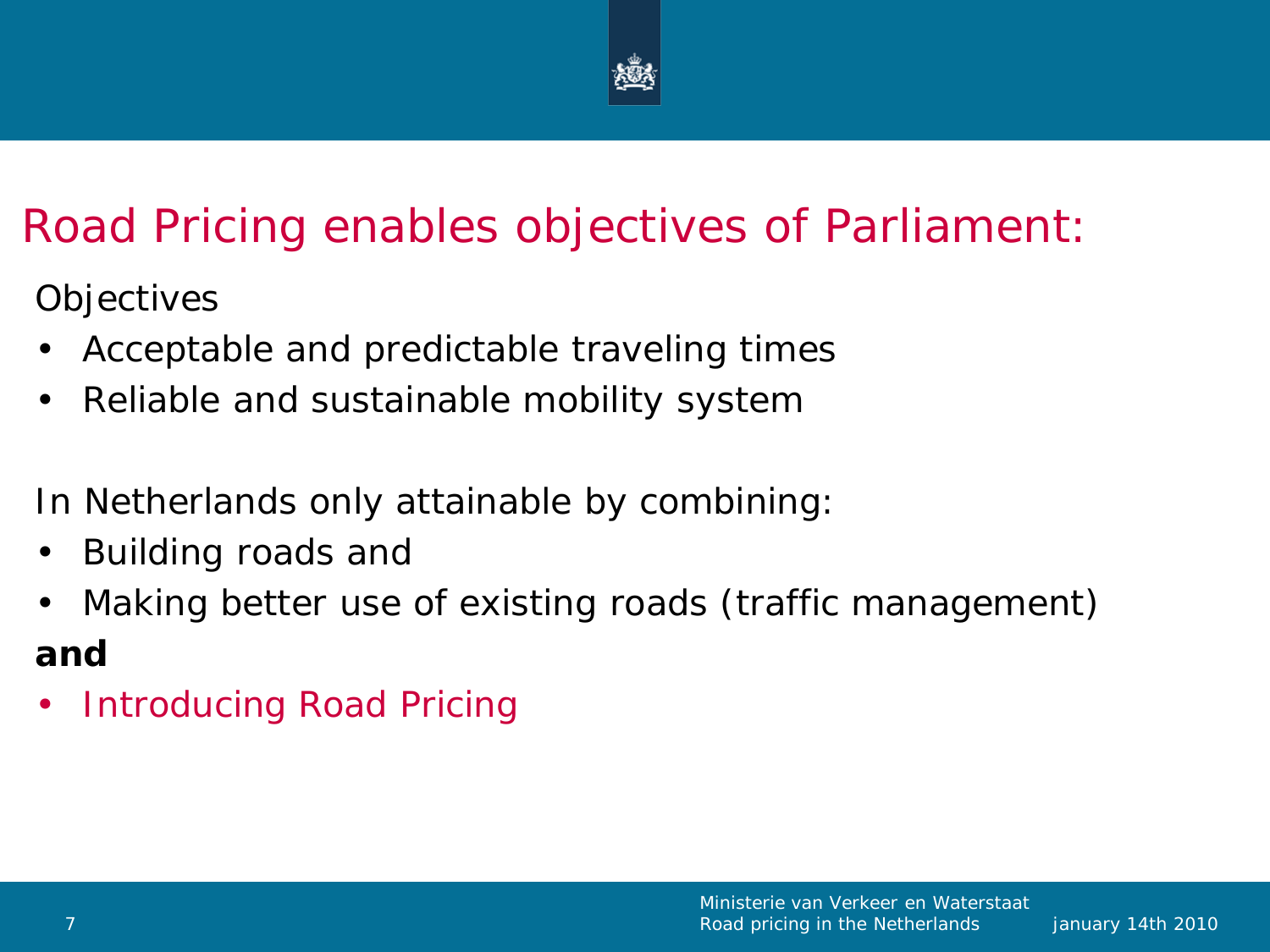

## Public opinion

- Positive about the prospect that the concept decreases congestion and has positive effects for the environment.
- Suspicious about the promise of government not to increase total cost
- Sceptical about implementation within time and cost (complex ICTproject)
- Alert about the privacy aspects (big brother)

Overall positive attitude towards the concept

• 58 % supports the idea of road charge based upon kilometer-price as a fair system: "the polluter pays"

The Minister of Transport operates very carefully in implementation to maintain and increase the public support